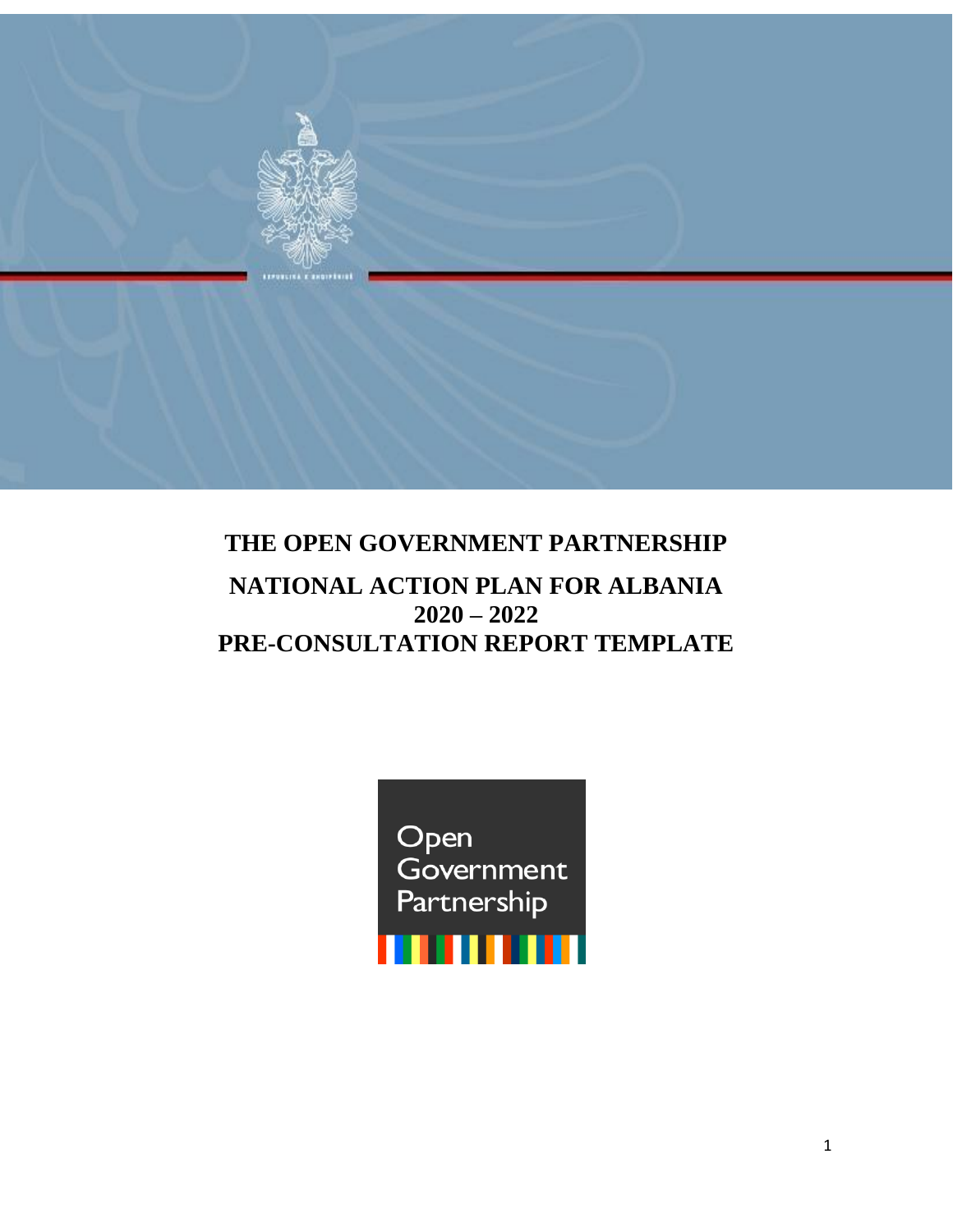# **Albania OGP**  POC / Technical Secretariat Pre-Consultation Report Template for LFPs:

#### **I. Introduction and Background**

- *Briefly outline the overall objective of the component and the sub-component:*
- *Briefly outline the past and current challenges that have impeded stakeholder engagement in the past on the component's topic:*
- *What steps were taken to address these challenges?*

#### **II. Methodology**

#### II.1. *Survey Design*:

- *The questions included (attach as an annex if preferred and discuss questions in general terms);*
- *Why these questions were chosen?*
- *What is the hoped outcome of the survey?*
- II.2. *Stakeholder Selection*:
	- *How were stakeholders selected?*
	- *What stakeholders were contacted and why?*

#### **III. Initial Findings**

- *Summary of feedback from stakeholders:*
- *Main issues identified by stakeholders:*
- *Main recommendations from stakeholders:*
- *Areas recommended to focus on in next stages:*

#### **IV. Shortcomings Identified**

- *Limitations in responses/underrepresentation of stakeholders:*
- *Discussion on non-responses:*
- *Any biases of responses:*

#### **V. Preparations for Next Phase**

- *What will be done to improve engagement in the next stages?*
- *How will collaboration be ensured with the meetings?*
- *What steps will be taken to promote engagement by stakeholders?*